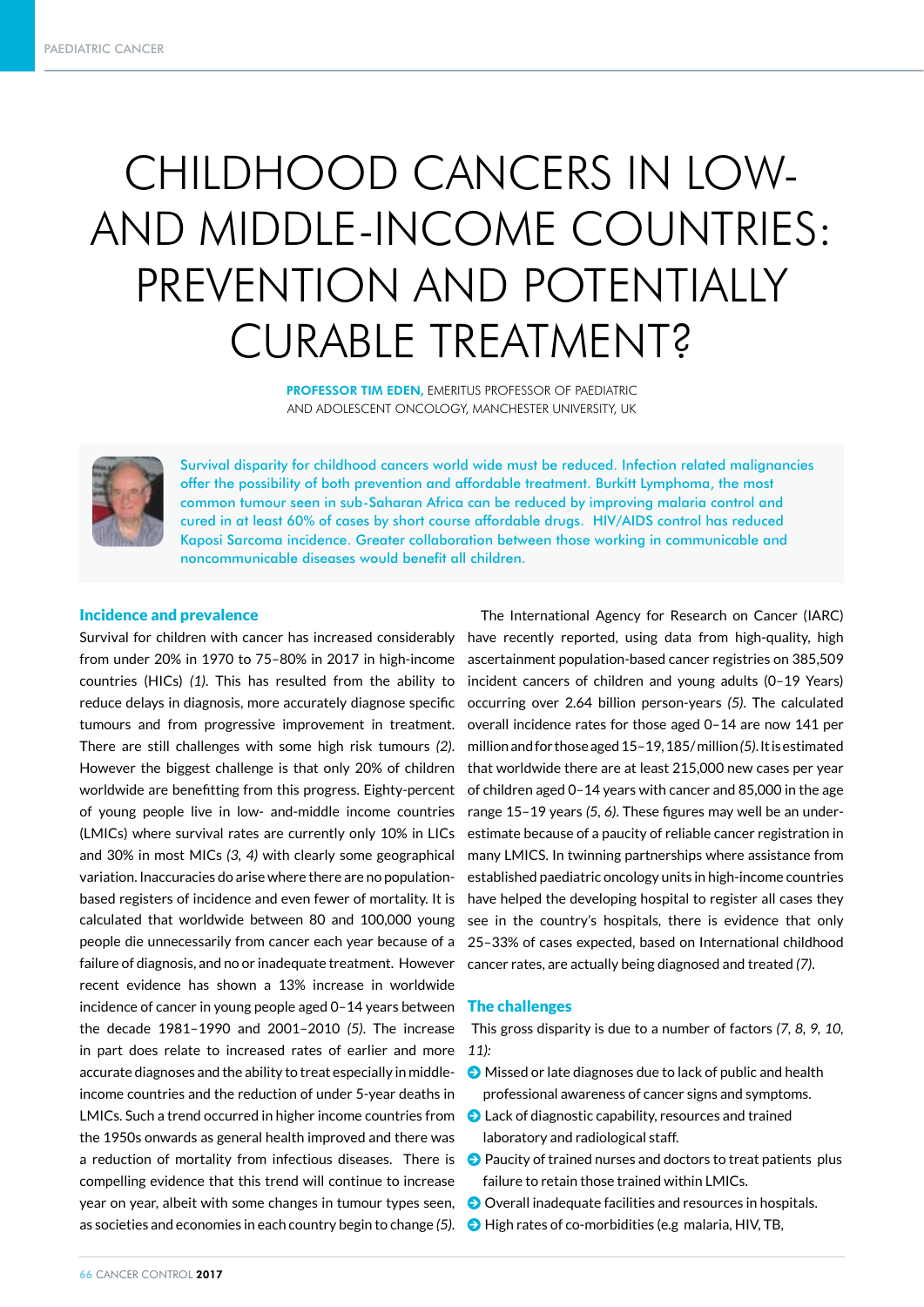diarrhoea and malnutrition).

- $\bullet$  Lack of availability, accessibility and affordability of good quality Essential Medicines (all on WHO listing).
- $\bigodot$  High rates of treatment refusal and subsequent abandonment most frequently due to non-affordability and/or perception of incurability (9, 12, 13, 14).
- $\odot$  Overwhelming other society issues including natural and man-made crises.

#### **Poverty**

In most LMICs families have to bear the total or at least some of the cancer cost burden including for medicines *(7, 9, 14, 15, 16, 17, 18)*. Individual family, community and Governmental poverty all hinder the development of health services but worse than that, it fails each child who is ill but could be cured if resources were available. Considerable assistance has helped in at least 50 countries through a variety of twinning projects linking established paediatric cancer centres in HICs and those who are striving to develop such units in LMICs *(7, 9, 11)*. This can only be a short- to medium-term solution and not sustainable in the longer term. Ultimately, each country will need to resolve the challenges and finance the care of all patients but universal health coverage is a long-term project. However right now at least 50% of childhood cancers can be cured using relatively cheap generic drugs provided the malignancy is diagnosed early before there is significant tumour dissemination.

# Prevention

Where resources and finances are limited then it is important to determine what is potentially a "good buy" for families, the country and each Government *(18, 19)*. This makes an initial focus on treatment of infection-related cancers worthwhile because they all have a communicable disease connection in situations where considerable financial input to reduce infections has already been invested over the last two decades (20) as a result of a worldwide initiative. In many LMICs this has led to reduction in malaria, diarrhoea, pneumonia, malnutrition and those with HIV/AIDS have had their chance of long-term survival greatly improved by antiretroviral agents. All the actions taken for communicable diseases over the last 15 years are also having an impact on the incidence of some childhood cancers.

Prevention is always better than having to treat any cancer. Endemic Burkitt Lymphoma *(21, 22, 23)* arises in sub-Saharan Africa, from a combination of high prevalence rates of Plasmodium falciparum malaria, which produces a degree of T-cell immunosuppression resulting in B-Cell proliferation within which the omnipresent Epstein-Barr Virus also proliferate. Ninety-five percent of Endemic BL cases

have high levels of EBV Antibodies implying that infection with the virus preceded the development of the tumour. The proliferating cells appear to be transformed by the virus during the immunosuppression induced by malaria episodes. Other potential co-factors may include arboviruses, endemic plant promotors and malnutrition *(24).* EBV loads appear to increase with attacks of malaria *(25)*. BL accounts for more than 50% of childhood cancers in many sub-Saharan African countries with a peak age of 6–8 years which suggests that an early age EBV sero-conversion is associated with the high incidence of BL *(26)*.

Furthermore, there is a reported 15-fold increase of BL in those who have acquired immunodeficiency syndrome (HIV/ AIDS) *(27, 28).* Consequently, there is increasing evidence that where strenuous efforts have been made to reduce the risk of malaria (mosquito nets/clearance of stagnant water, etc) and the increased dispensing of antiretrovirals that the incidence of BL and other HIV-related tumours have decreased in some regions *(29)*. Of course, the production of an effective antimalaria vaccine would not only reduce incidence of recurrent malaria in children and particularly cerebral malaria with its high mortality rate but it would also reduce incidence of BL.

Kaposi Sarcoma caused by Human Herpes Virus-8 (HHV-8) is also endemic in sub-Saharan Africa *(30)* but it has shown a significant fall in incidence following use of ART and reduction of immunosuppression where both HIV and HHV-8 are endemic *(31)*.

Liver cancer accounts for 9% of cancer deaths worldwide with 85% occurring in LMICs especially in Asia. Hepatocellular carcinoma is linked to hepatitis B and C infection. Although hepatic tumours are relatively rare in children there is increasing evidence that national infant HBV vaccination programmes might reduce liver tumour cancer incidence in children and in adults later in life. In both Taiwan and Gambia large scale infant HBV vaccination programmes started 20 years ago are now confirming a reduction of liver tumour incidence *(32, 33, 34)*.

Prevention is generally rare in childhood cancer but for Burkitt lymphoma, Kaposi Sarcoma, liver tumours and all HIV associated tumours there is hope of preventing tumour formation, provided measures (control of known infections, and/or vaccinations) are applied nationally and persistently. If there is any break in control of infections the tumour incidence will increase once again. As described elsewhere in this journal universal HPV vaccination for pre-adolescent boys and girls would not only reduce the risk of cervical cancer in adults but also potentially other HPV-related malignancies.

# Avoiding delays in diagnosis *(35,36,37)*

If we cannot prevent malignancies it is always preferable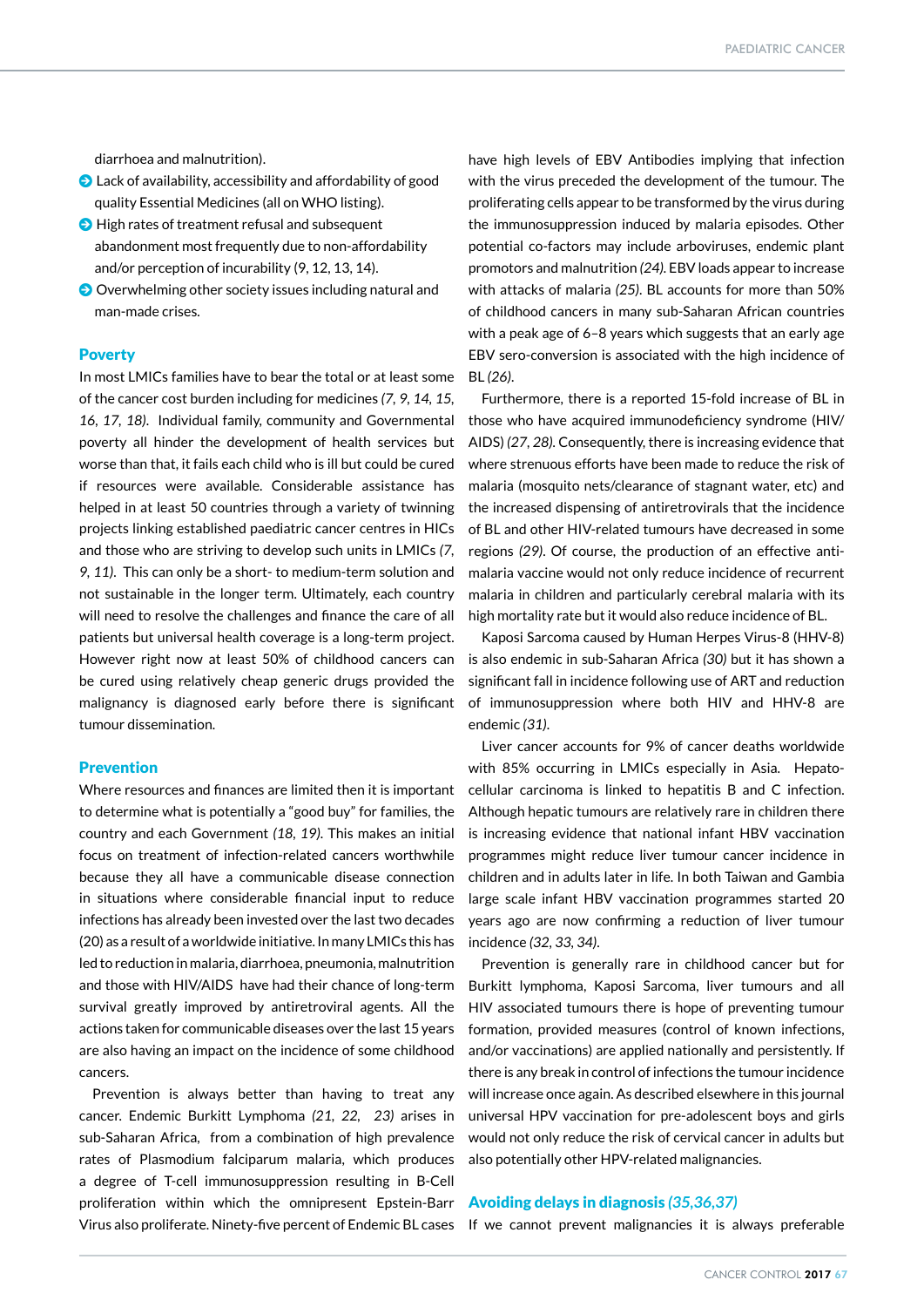to recognize the signs and symptoms of potential cancers/ leukaemia and diagnose them before there has been significant tumour secondary spread. Diagnostic delays necessitate more intensive therapy to control the malignancy, an increase in the economic burden on those paying for treatment (most commonly families in low-income countries) and considerably more anxiety for patients and families *(8, 9*). BL classically presents with large abdominal masses, periorbital/mandibular/ maxillary swelling, with or without bone marrow and CNS disease. The signs and symptoms of BL are very characteristic and should never be mistaken for anything but tumours. Luckily this tumour is highly sensitive to cyclophosphamide, methotrexate and vincristine, some of the oldest known cytotoxic drugs. Survival is at least 50% for all stages except those with bulky abdominal disease and in some but not all studies CNS or bone marrow (BM) involvement. Hence the importance of early recognition and treatment. It is clear that with adequate and appropriate treatment both CNS and BM disease can be controlled.

The use of poster campaigns targeted at healthcare workers in local clinics, schools, and wherever families meet can be effective provided the messages are clear and repetitive *(38).* There does remain a degree of stigma associated with cancer in many societies so late presentation still happens, hence the need not only for local health workers to be trained to identify cancer signs but also to overcome the perception by many families that cancer is not curable in children. The use of all forms of media to complement such awareness campaigns are crucial for success in education of the population and professionals have also been found to be very useful. Parent groups of children with cancer and those survivors of cancer can assist immensely in such awareness campaigns and reinforce the potential for curability.

### **Treatment**

At least 50% of childhood cancers can be cured using basic protocols designed and proven over the last 3–4 decades in HICs which can be applied in a graduated intensity process depending on what each hospital and country can manage *(39)*. There are a series of such guidance protocols produced by expert teams from the International Society of Paediatric Oncology (SIOP) covering most of the commonest tumours seen worldwide including the critical need for supportive care guidelines *(40, 41, 42, 43, 44)* and baseline standards for nursing care *(45)*.

Burkitt Lymphoma in 90% of cases can be cured using intensive chemotherapy which is not yet tolerable in most LMICs *(46)*  but from evidence accrued in Cameroon and Malawi *(47, 41)* a stratified regimen (based on stage and response to induction)

8, 15) and intrathecal methotrexate + hydrocortisone (Days 1, 8, 15) and followed by consolidation based on the risk grouping by one or two more doses of cyclophosphamide for risk groups 1 and 2 respectively. Only advanced stage disease (Risk group 3) received three doses plus the addition of vincristine. In the Cameroon study *(47)* overall survival with this strategy was 61% at 1 year (100% Stage 1, 85% Stage 2, 60% stage 3, but only 27% stage 4) emphasizing the need for early recognition of the tumour. Such therapy is affordable (for low stages at just US\$ 50 for the drugs), short in duration and very tolerable. The International Network for Cancer Treatment and Research, INCTR 03-06 protocol, used in four tertiary equatorial African centres increased survival from an historic 10–20% to 67% for those treated with a three drug initial programme using cyclophosphamide, methotrexate, vincristine and intrathecal therapy for those who went into remission and 62% for those who failed to remit or relapsed early treated with a salvage therapy using ifosfamide, etoposide and cytarabine. This study clearly showed the impact for survival of abdominal disease *(48)*.

There are similar guidelines for Kaposi Sarcoma *(42),*  Retinoblastoma (44) and Wilms Tumour *(43)* all of which are potentially curable, using such standard therapy provided they can be afforded in low-income settings.

### Cost of treatment

In most low-middle income countries families carry most or at least some of the financial burden of their child's cancer treatment and care *(19)* but there are only a few studies to date specifically looking at these out of pocket costs *(15, 16, 17, 18).* Islam et al *(15)* identified in the largest childhood cancer centre in Bangladesh that the basic costs to parents of treating their child with acute lymphoblastic leukaemia was US\$ 4,445 with a range from US\$ 3,234 to US\$ 7,672 depending on how many infectious episodes the patient had during treatment (mean of three serious episodes). These sums are considerably lower than reported from those in HICs *(49)* but still not affordable when 84% of the families in the Bangladeshi unit at the time of the study were living on between 71 and 285 US\$ per month. The breakdown of costs there showed that 48.6% was for the purchase of essential medicines all of which are on the WHO Essential Medicines Listing reviewed every two years *(50)* and 26% for transport to and from hospital, food and accommodation for parents whilst the child was in hospital. Investigations, blood products and general treatment costs accounted for the remainder. All medical consultations were free and there were no bed fees.

However, affordability of the essential medicines is just one of the challenges facing patients/families and those caring using induction with just cyclophosphamide (iv or oral on days 1, for children with cancer in LMICs especially, but increasingly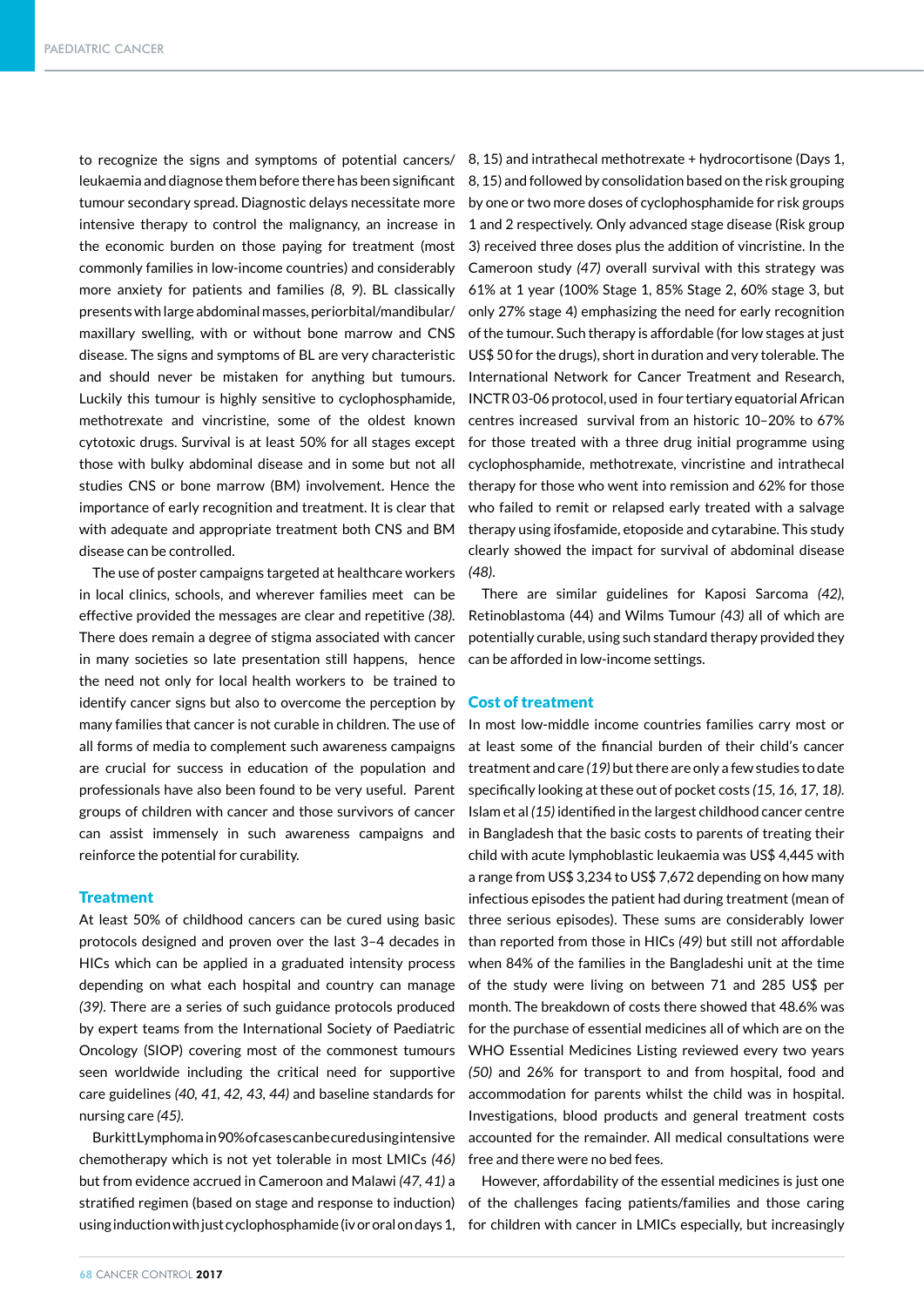in all countries. There is an increasing crisis in accessibility, availability, quality and affordability of WHO recommended essential medicines for children with cancer *(51, 52, 53, 54)*. They are all off patent, generic drugs more commonly now acquired from generic pharmaceutical companies in a variety of countries but most frequently from India and China. There are problems of adequate and consistent world-wide drug production and distribution, very variable importation processes, considerable variation in drug costs and efficacy of products with inadequate quality control *(52, 53, 55, 55)*. There needs to be a collective collaboration worldwide with all stakeholders working to overcome these challenges and to ensure all that children with cancer can get a fair deal and a real chance of survival.

# Incidence and mortality data/registration

The IARC report on Incidence of childhood cancer 2001–10 *(5)* was a major exercise and very informative about overall numbers, and variations in incidence and the reason for them between countries and continents and identified a 13% upward trend in incidence worldwide since the report covering 1981–1990. But it also highlighted the need for much more consistent universal population-based cancer registration. Of 532 invited registries just 153, albeit from 62 countries, met quality standards for the entire decade and could be included in the analyses. The standards used were to ensure that all the basic information about each patient and their diagnosis were as accurate as possible. When reviewing the data from an initial 532 registries worldwide the following standards were applied by a rigorous peer-review process. The numbers of cases confirmed by tumour tissue examination by microscope, and classified according to international grouping (ICCC–3),the proportion only identified by death certification, exclusion of tumours with unlikely site and morphology or unlikely age and tumour without tissue , if more than > 0.05% were rare tumours, overall absolute and relative incidences , proportions of cases and incidence by sex, age, tumour type and stability or not over time and consistency of population data. These are stringent standards by necessity but they are what each hospital register would hope to collect. Clearly since only 153 registries did tick all the boxes for the whole decade there is some way to go before all registries can conform.

What all involved in cancer care, health services and Governments need to recognize is that you cannot develop appropriate services for cancer or any diseases if you do not know how many cases there are to be diagnosed and treated.

What happened in higher-income countries was that those treating children with cancer and leukaemias started to develop hospital-based registries collecting most of the data required by the IARC study and these did lead to linking up between hospitals regarding such data inevitably leading to national registration. This took some years to create in some countries but development was quicker in some European countries.

One of the greatest challenges is the paucity of trained pathologists in many LMICs. Many of the international twinning programmes assist by providing in the modern era remote telepathology review systems as interim measures before the local services can be developed *(7,9)*.

# **Conclusions**

Childhood cancer is potentially a "best buy" for health planners in each country with higher cure rates than adult cancers, and a relatively more manageable incidence rate. In each country planners and medics/nurses need to carefully monitor and record every case, plus their outcome. They need to raise awareness of cancer signs and symptoms amongst the public and health workers to reduce missed or late diagnoses. They must try to create the essential supportive care resources and facilities before starting to treat patients. Using the concept of graduated intensity treatment appropriate to their setting they can start to use therapy which can give chance of cure and escalate treatment if that is possible in due course. This is how the successes in HICs was obtained over several decades.

Endemic cancers especially Burkitt Lymphoma, Kaposi Sarcoma, HIV-related tumours and Hepatic tumours are highly likely to be reduced by control of malaria, HIV/AIDS, and vaccination respectively. Those working in oncology and communicable diseases need to join forces to recognize and collaborate more actively.  $\blacksquare$ 

*Professor Tim Eden is Emeritus Professor of Paediatric and Adolescent Oncology at Manchester University in the UK. His research included development and analysis of clinical trials; cancer epidemiology and aetiology, psycho-social functioning and supportive care. He has published over 300 peer reviewed papers, editorials and chapters. He was President of SIOP (2004–2007). He is founding Medical Trustee of World Child Cancer working to develop twinning partnerships between high-income and lowincome countries where cancer is emerging as a major threat to the life of children and trying to reduce the gross disparity in care of children worldwide.*